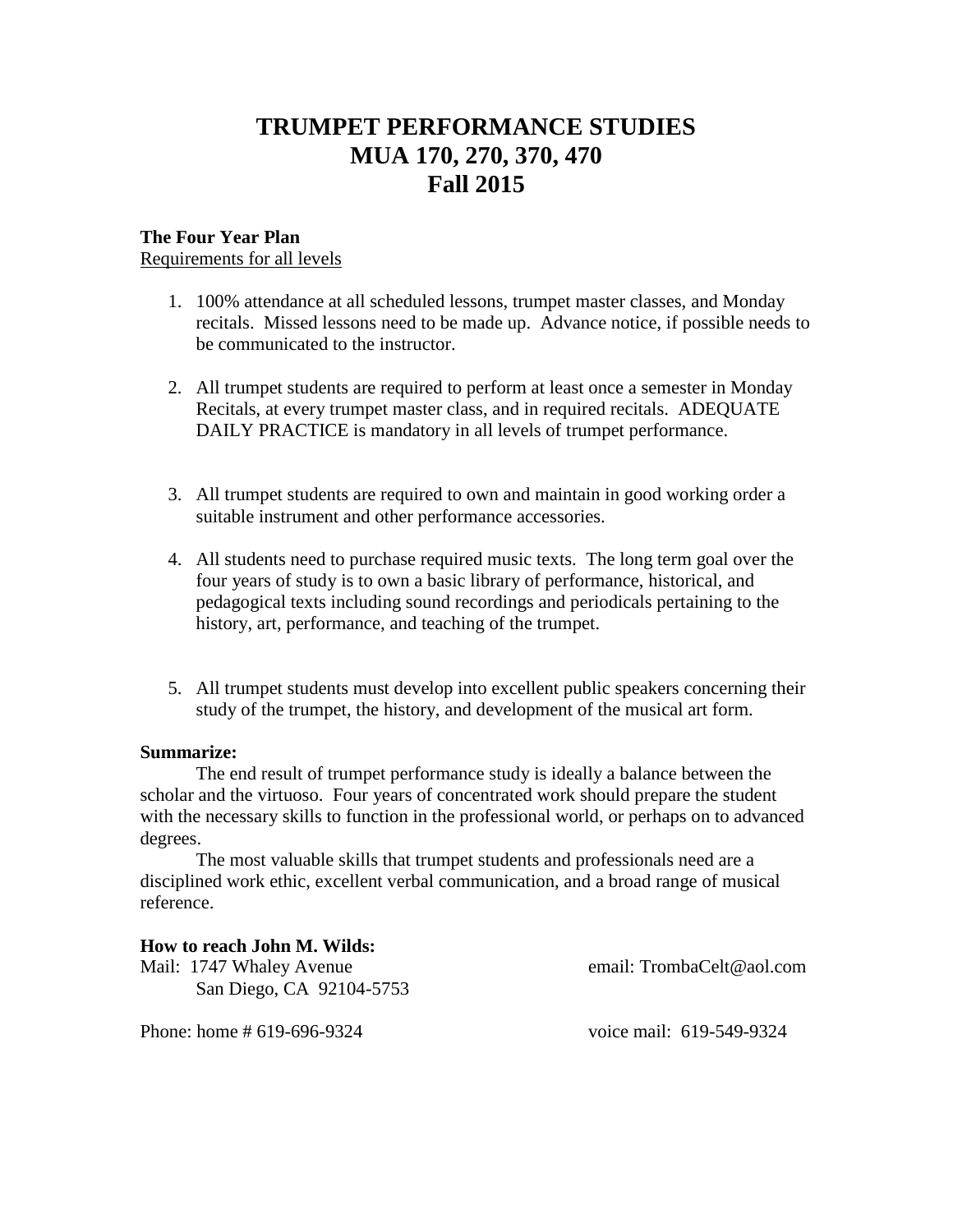# **YEAR ONE: MUA 170**

#### **Goals:**

- 1. Attend lessons and master classes.
- 2. Perform in Monday recitals, PLNU ensembles, and master classes.
- 3. Develop a practice routine and disciplined approach to practicing.
- 4. Review and refine basic trumpet performance skills:
	- a. All scales and modes
	- b. Daily warm up and practice routine
	- c. Transposition
	- d. Multiple tonguing
	- e. Range

# **Required Music:**

J.B. Arban**,** Complete Conservatory Method A. Vizzutti, Method for Trumpet Books I, II, III William Bing, The Bing Book James Stamp, Method for Trumpet

# **Etudes:**

V. Brandt, 34 Etudes J.S. Bach/Robert King, 6 Solo Suites for Cello T. Charlier, 36 Etudes Transcendantes E.F. Goldman, Practical Studies

# **Solo Repetoire:**

F.J. Haydn, Concerto in Eb J.N. Hummel, Concerto in Eb H. Purcell, Sonata for Trumpet G.P. Telemann, Heroic Music

Selected orchestral excerpts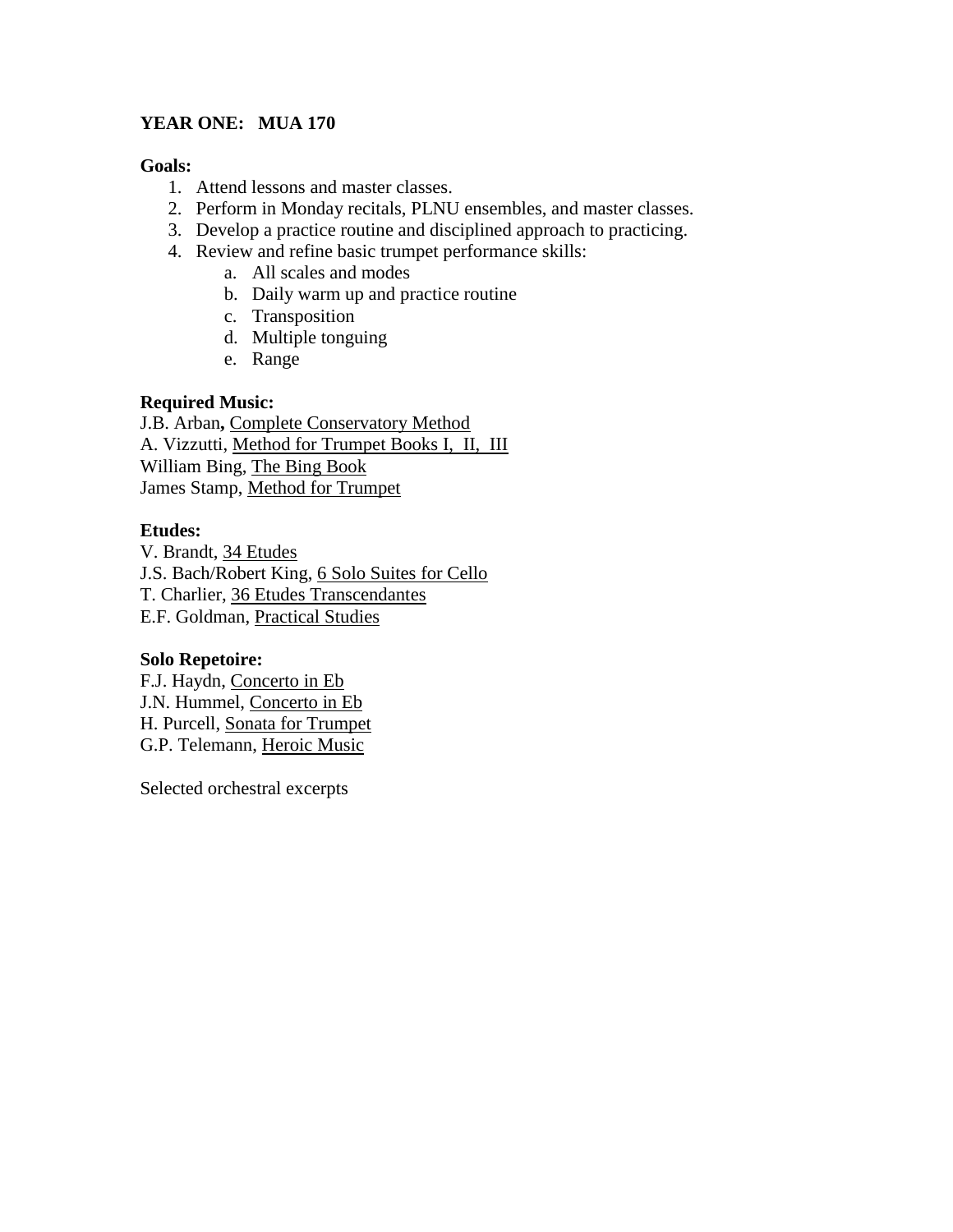# **YEAR TWO: MUA 270**

#### **Goals:**

- 1. Attend lessons and master classes.
- 2. Perform in Monday recitals, PLNU ensembles, and master classes.
- 3. Develop a practice routine and disciplined approach to practicing.
- 4. Review and refine basic trumpet performance skills:
	- a. All scales and modes
	- b. Daily warm up and practice routine
	- c. Transposition
	- d. Multiple tonguing
	- e. Range
- 5. Develop mastery of transposition, high register, and a broader musical

vocabulary, ie: jazz improve, 20-21<sup>st</sup> century performance techniques, or orchestral playing.

# **Required Music:**

J.B. Arban**,** Complete Conservatory Method A. Vizzutti, Method for Trumpet Books I, II, III William Bing, The Bing Book James Stamp, Method for Trumpet

# **Supplemental:**

V. Brandt. Last Studies T. Charlier, 36 Etudes Transcendantes Bordogni, Transposition Studies M. Bitsch, 20 Etudes Atonales

# **Solo Repetoire:**

A. Arutunian, Concerto M. Arnold, Fantasy for Trumpet P. Hindemith, Sonata for Trumpet A. Honneger, Intrada

Selected orchestral repertoire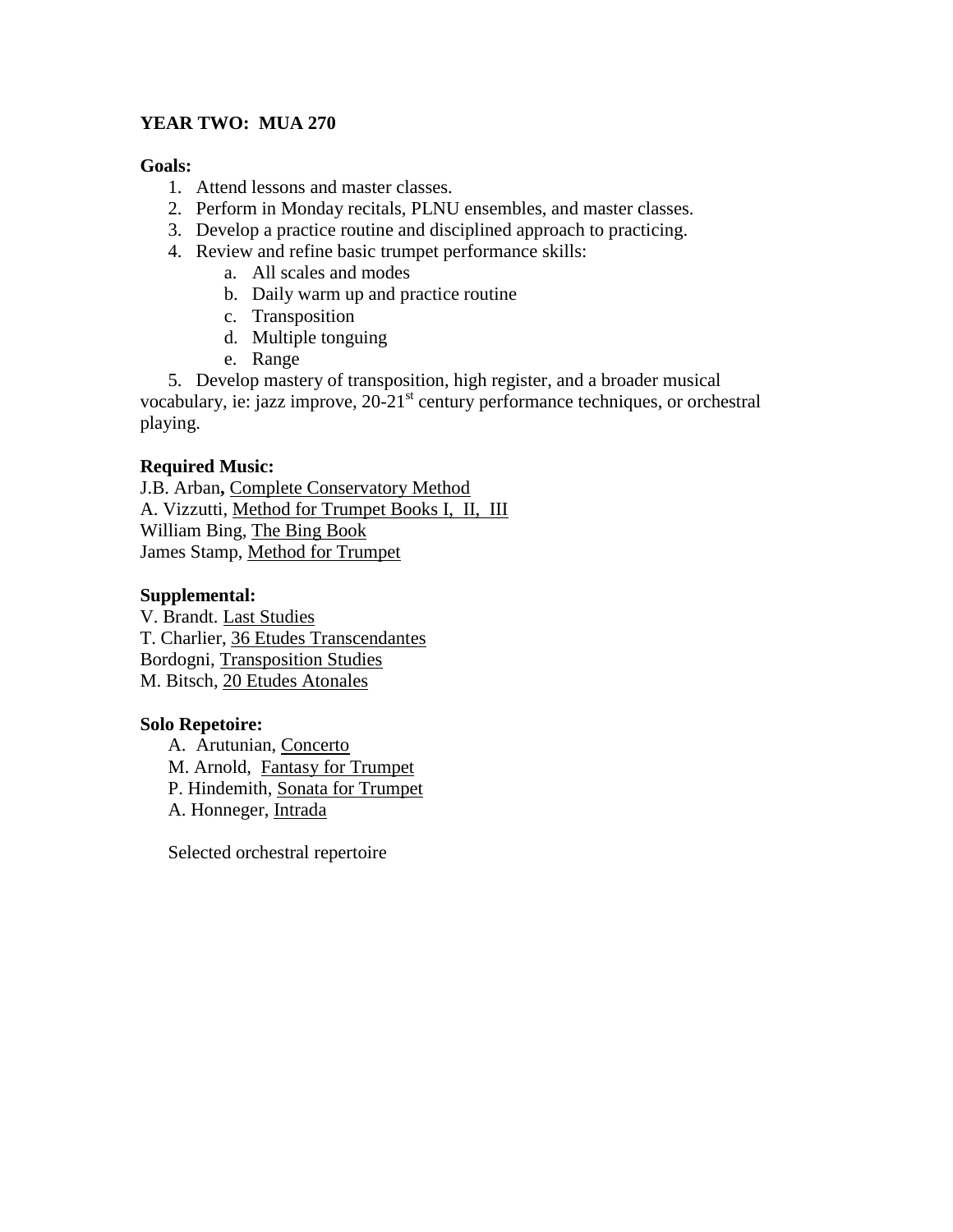# **YEAR THREE: MUA 370**

### **Goals:**

- 1. Attend lessons and master classes.
- 2. Perform in Monday recitals, PLNU ensembles, and master classes.
- 3. Develop a practice routine and disciplined approach to practicing.
- 4. Review and refine basic trumpet performance skills:
	- a. All scales and modes
	- b. Daily warm up and practice routine
	- c. Transposition
	- d. Multiple tonguing
	- e. Range
- 5. Develop mastery of transposition, high register, and a broader musical vocabulary, ie: jazz improv, 20-21<sup>st</sup> century performance techniques, or orchestral playing.
- 6. Apply mastery of transposition to performance on C, D, and Eb trumpets.
- 7. Develop repertoire for Jr. Recital
- 8. Compose or arrange a solo piece or jazz composition for trumpet.

# **Supplemental:**

V. Reynolds, 48 Etudes for Horn Transcribed for Trumpet

- P. Longinotti, 20 Etudes
- M. Andre, 24 Etudes in the Baroque Style

# **Solo Repetoire: Recital Program**

- 1. Baroque Suite/Sonata
- 2. Classical era or major concerto
- 3.  $20^{th}$  Century work
- 4. Other material: Original composition
	- Ensemble performance Jazz performance Period piece or cornet solo